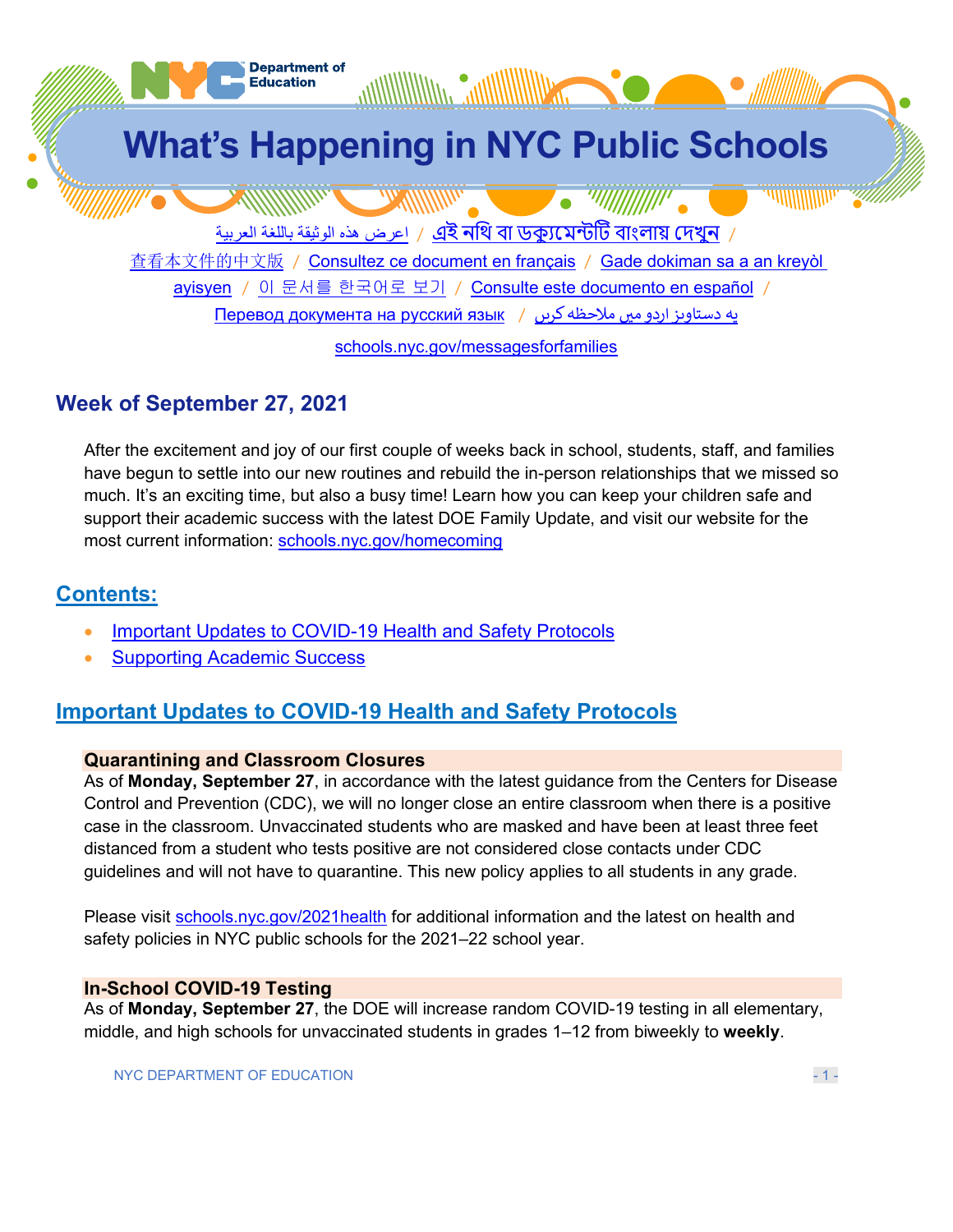Testing is absolutely essential to keeping everyone safe in our schools, and all students should participate.

**We only test students whose parents have provided consent, and we strongly encourage all families to provide an updated testing consent form for the 2021–22 school year to their school.** If you have not yet submitted this consent, you can do so one of two ways:

- Fill out the form using your NYC Schools Account (NYCSA): [schoolsaccount.nyc](https://schoolsaccount.nyc/) or
- Download the form online at [schools.nyc.gov/covidtesting](https://schools.nyc.gov/covidtesting) and bring the completed form to your child's school.

# **Vaccination**

In partnership with the NYC Vaccine Command Center and the Department of Health and Mental Hygiene (DOHMH), all school sites serving students ages 12 and older are offering Pfizer-BioNTech vaccinations to eligible individuals during the week of October 4–8 to make it as easy as possible to get vaccinated and stay safe. **If your child received their first dose of the COVID-19 vaccine at a school site during the first week of school**, they may now receive their second dose at these sites during the first week of October. Individuals may also receive first doses at these sites during this time. Individuals who receive their first dose of the vaccine at a school site in October will be referred to a local provider for their second dose.

**No appointment is needed at these sites.** You can learn more about site hours from your school or by visiting [schools.nyc.gov/covid19.](https://schools.nyc.gov/covid19)

Vaccination is the most important step you can take to protect you and your family from COVID-19, and all New Yorkers ages 12 and older are eligible to receive the COVID-19 vaccine. Students ages 12 and older participating in high-risk extracurricular sports and other high-risk extracurricular activities are **required** to be vaccinated in order to participate in those activities during the 2021–22 school year. For more information, please visit our website: [schools.nyc.gov/2021health](http://schools.nyc.gov/2021health)

If you have a child who is at least 12 years old and not yet fully vaccinated, the DOHMH and the DOE strongly encourage you to get them vaccinated as soon as possible by visiting [vaccinefinder.nyc.gov.](https://vaccinefinder.nyc.gov/) For the latest DOE vaccination information, visit [schools.nyc.gov/covid19.](https://schools.nyc.gov/covid19)

**School Visitor Policy Reminder:** All visitors who are eligible to be vaccinated must show proof of at least one dose of a COVID-19 vaccination to enter a school building. Visitors do not include students attending school in a DOE building.

#### **Department of Education (DOE) Vaccination Portal**

Using your child's DOE account information, you can upload an image of your child's vaccination card or NYC Excelsior Pass to the DOE's vaccine portal at [vaccine.schools.nyc.](https://vaccine.schools.nyc/) Submitting that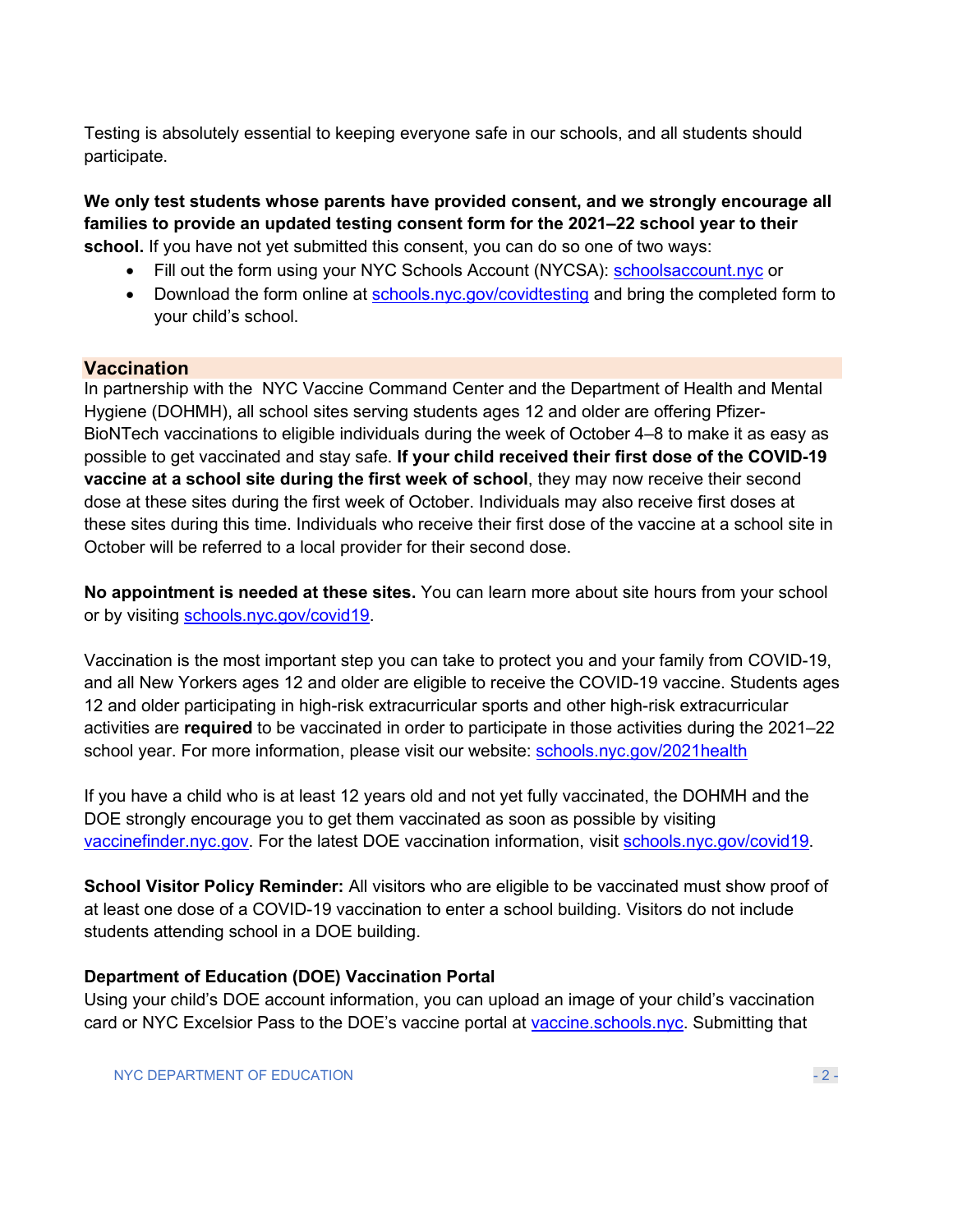information will support New York City's pandemic response and recovery efforts, helping to ensure that our school communities remain safe and healthy.

# <span id="page-2-0"></span>**Supporting Academic Success**

### **Attendance**

We are proud to have reopened New York City's classrooms to students, and it has been wonderful to see the joy in our school communities as students reunite with their teachers and classmates. The classroom is a better place when your child is in-person and at school. Research shows that attending in person makes a huge difference in student learning and their social and emotional wellbeing. If your child is feeling well, please make every effort to make sure they get to school each day.

**Every Student, Every Day**: Schools must take attendance every day to account for the presence or absence of every student. If your child is absent, your school will make a positive communication home that day by phone call, text, or email. We know that getting to school every day isn't always easy. Through these calls, we can provide you with valuable assistance in removing the barriers to your child's attendance. You may also call 311 for support. It is never too late to send your child to school. We are here to support you and are in this together.

Please share your correct contact information with the school by completing and returning the paper **Emergency Contact Form** provided by your school or updating your information in your **NYC Schools Account**.

Your school's attendance policy explains what qualifies as an excused or unexcused absence, as well as specific school rules regarding lateness, leaving early, and make-up time. It will also clarify how attendance is counted on days when a student may have to quarantine or learn from home due to snow days.

For help or questions, please contact your school's principal or parent coordinator. You may also email attendance@schools.nyc.gov.

# **Financial Support for College**

Did you know? Families with kindergarten students in NYC public schools (including participating charter schools) citywide are now eligible to participate in the Save for College Program—no matter their income or immigration status.

The **NYC Kids RISE Save for College Program** provides families, schools, and communities with a way to work together to save for and invest in their children's futures. This scholarship and savings program is designed to make college and career training more accessible for public school students by providing every child with financial assets for their educational future.

NYC DEPARTMENT OF EDUCATION  $-3 -$